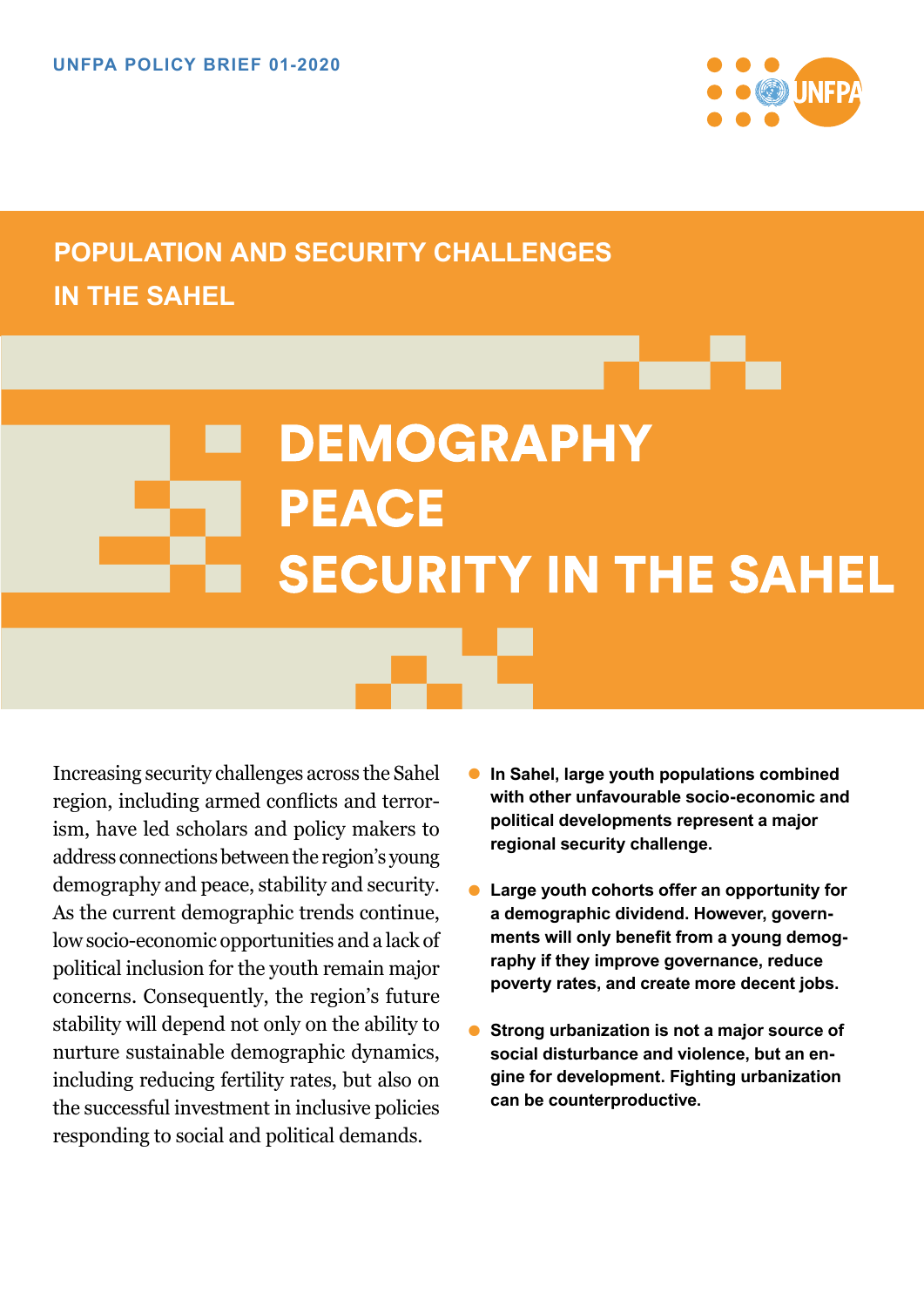# **DEMOGRAPHY AND VIOLENCE**

In the Sahel region, peace and development have come under increasing threat in recent years from internal and cross-border security challenges, including armed conflicts, organized crime, banditry, juvenile delinquency, and extreme terrorist attacks (by jihadist groups such as Boko Haram, Al Qaeda, and IS-affiliated groups, and the separatist Tuareg rebels). According to the United Nations Office for West Africa and the Sahel (UNOWAS), the region has observed a devastating surge in terrorist attacks. It is important to note that while the causes of these crises may be sought in a complex interaction of poverty, unemployment, patterns of natural resource access and distribution, social inequalities and poor governance, demographic factors must be considered as well.

In order to better understand this dynamic, this policy brief specifically addresses the relationship between demographic change and violent conflicts in the context of the Sahel region. Understanding how population growth and other socio-demographic factors, such as youth, poverty, unemployment and urbanization, may play a role in the emergence of complex security challenges is of great importance for the region's as well as sub-Saharan Africa's search for peace and economic development.

#### **THE DETERMINANT FACTORS**

Results from a multidimensional analysis for the Sahel countries Commissioned by the UNFPA WCARO show that while the level of peace and security is positively correlated with factors such as secondary school enrolment and urbanization, it is on the other hand negatively correlated with demographic dependency ratio, economic inequality and youth unemployment rate (especially among young men).

The security implications of large youthful populations – so-called 'youth bulges' – have been the subject of extensive scientific study. Indeed, recent PRIO research finds that the statistical risk of violent conflict is increased in countries with large youthful populations, especially in the context of low education, high unemployment and high fertility. Other studies including (Sciubba, 2011) highlight that countries with large youthful age structures are both less democratic and economically and socially underdevelopment. While various economic and socio-demographic strategies have been pursued over the past decades by the Sahelian states facing large youth bulges, the challenges of addressing great levels of regional poverty and inequality such as through the expansion of educational opportunities to facilitate youth access to the labour market still remain. An inability to effectively respond to these structural and demographic challenges will not only hamper the region's effort to improve its human capital and realize a demographic dividend, but also potentially undermine the Sahel's long-term political and economic stability.

### **YOUTH AND UNEMPLOYMENT**

The Sahelian region is characterized not only by its high population growth, but by its large youth population. The Sahel region has one of the largest relative youth populations in the world by far. For example, as of 2019, the median age in Niger was at barely above 15. This young section of the population faces a labour market that is relatively undynamic and is unable to create the massive numbers of decent and sustainable jobs needed. Across the whole region, unemployment rates remain relatively high, and young people and women continue to be those most affected. In Niger, the number of new job seekers increased significantly from 520,000 in 2012 to more than a million in 2020.4 In Burkina Faso, the unemployment rate for people aged 15 or older rose from 2.5% in 2000 to 6.4% in 2020. In addition, the region's low schooling for girls and women not only has negative implications for the socio-political rights of these women, but also negatively affects economic mobilization, which is inhibited by lack of access to the labour market.

Meanwhile, the failure of the labour market to create sufficient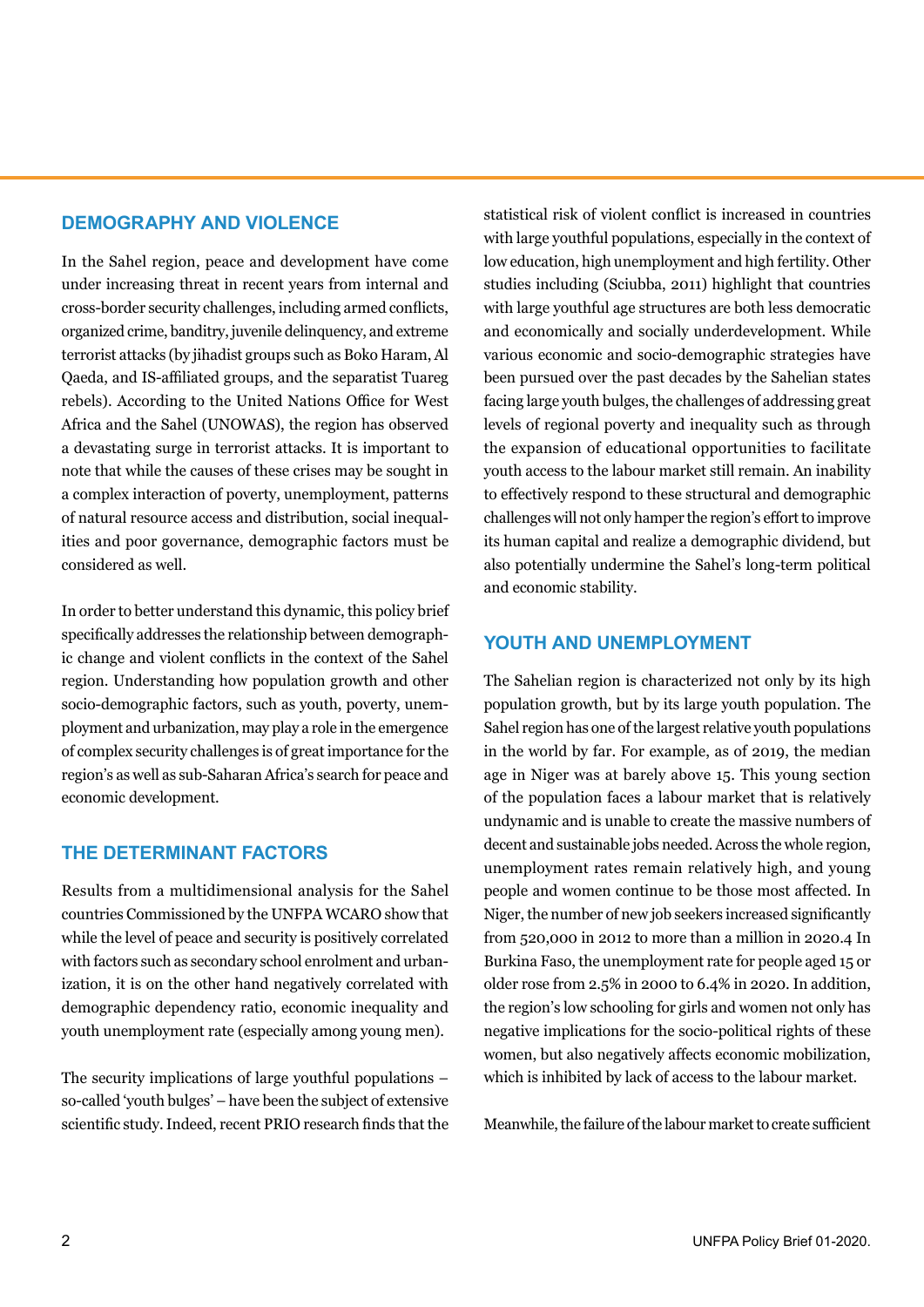

Figure 1: Conflict trends in Africa, 2019. Source: Palik and Rustad (2020). Data: UCDP dataset

jobs in a context of high population growth has resulted in a rapid expansion of informal activities. The urban informal sector, along with agricultural and livestock activities outside the modern sector, accounts for an estimated 70–90% of the workforce in Sahelian countries. The low remuneration of the working population and lack of opportunities for young people who are neither employed nor in education or training pose a major threat to the region's stability. Thus, if the enormous needs for youth employment and other areas such as human capital (e.g. education with appropriate skills, and health) are not met through strong and effective measures, this will inevitably lead to a higher risk of violent conflicts, both at local and national levels.

# **POVERTY**

The region's high youth unemployment has exacerbated the extreme poverty level within many Sahelian countries, where the average standard of living among the majority of the populations remains low. Despite the progress recorded in recent years, the latest available national data indicate that between 40% and 50% of people live below the World Bank's extreme poverty line of \$1.90 (in constant 2011 dollars) per person per day, in most Sahelian countries. A multidimensional poverty index calculated by the United Nations Development Programme (UNDP) showed that poverty affects more than half of the population in all Sahelian countries. In Burkina Faso, the 2014 national income poverty rate was 40.1%. In Niger, even though the poverty rate decreased from 48.2% in 2011 to 45.4% in 2014, the absolute number of poor people increased by about half a million during this three-year period. However, extreme poverty is not only monetary; it also applies to poor access to health, education, sanitation, and decent housing. In Niger, food insecurity affects more than one million people every year. A 2016 survey indicated that 2 million people, or nearly 12% of the total population, are affected by food and nutrition crises.

Another persistent challenge is the inequalities between urban and rural areas. In many contexts, extreme poverty remains essentially a rural phenomenon. In Burkina Faso, the incidence of poverty in rural areas in 2014 was 54.7% compared to 20.8% in urban areas. Rural poverty accounts for 93% of the national poverty rate in Burkina Faso. Similar spatial inequalities have been found in access to education and health.

#### **URBANIZATION**

The very rapid population growth in the Sahel has been accompanied by an even faster growth in the number of people living in cities, transforming the overwhelmingly rural communities of the 1960s into more urbanized societies. In 2020, more than 50% of the populations in Mauritania and Nigeria were living in urban areas. Similarly, all the other Sahelian states, short of Niger and Chad, are expected to be predominantly urban by 2050. In Burkina Faso, the urban population grew from 110,000 in 1960 to 6.2 million in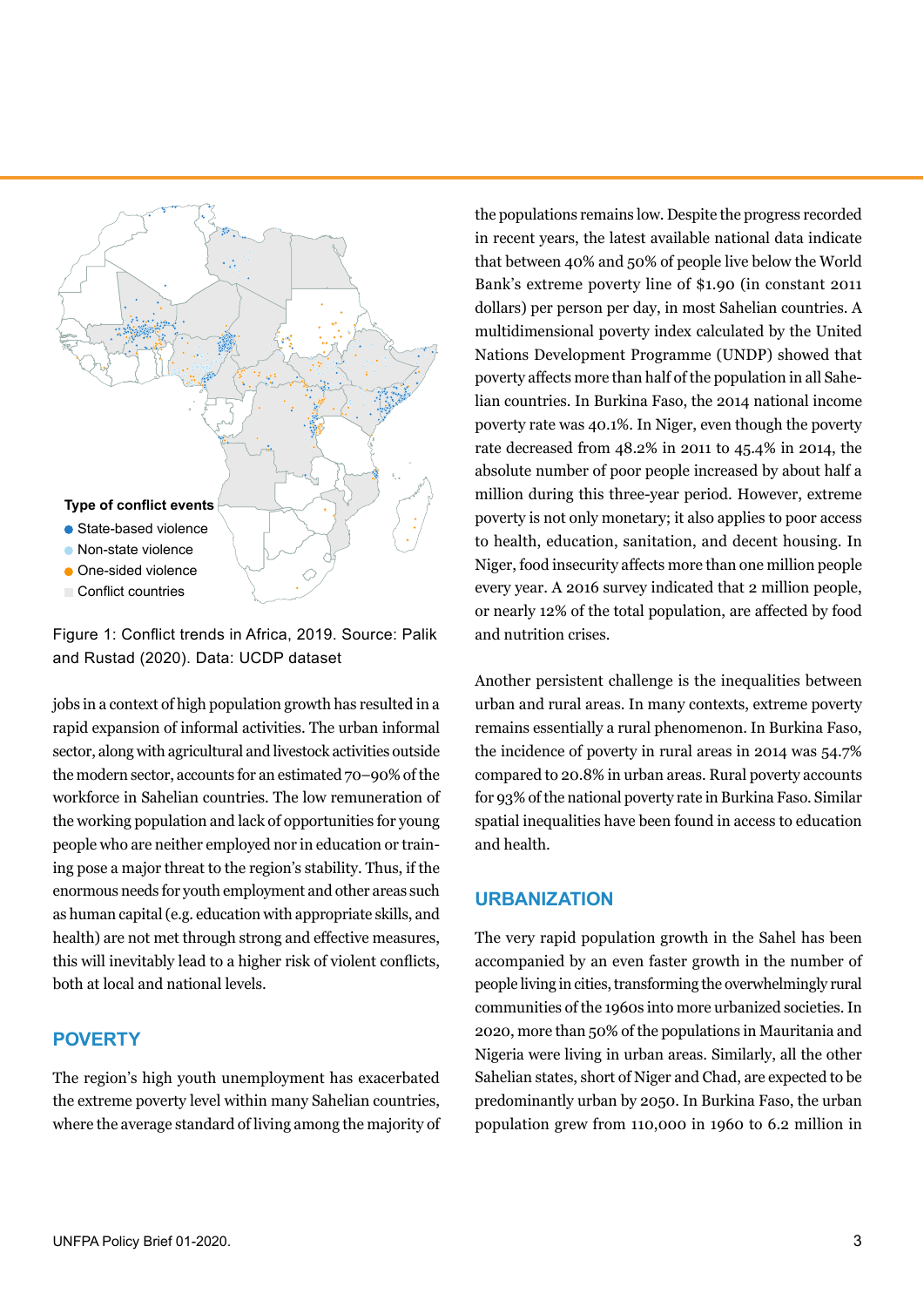2019. Moreover, the country's urbanization rate will pass the 50% mark by 2050.

#### **TERRORISM**

The strong urbanization in the region is set to continue. This puts significant strains on states' ability to provide public services such as adequate education, healthcare, good housing, electricity and water supply. Additionally, as population growth is not necessarily synonymous with economic growth and good city governance, many Sahelian urban dwellers are thus forced to survive in deplorable conditions in shanty towns around the major cities. This in turn can lead some, especially the youth, to become involved in organized violent groups in order to provide for their needs.

While decelerating the rise in urban population growth could be seen as politically desirable by some governments in the region, curbing urbanization rarely – if ever – works, and could indeed be highly counterproductive. Urban populations generally enjoy a higher income, better education, more healthy lives and more pluralistic values. By designing policies to make it less attractive to move to cities, governments not only produce despair that can feed unrest and violence, they forego opportunities to support sustainable urban development that can spur economic, social and political dividends.

Research generally shows that urban population growth is not a significant threat to peace and stability.13 If anything, high urban growth rates are associated with less instability, and if well managed, increased urbanization in Sahel can have a significant positive impact on economic and social development, and hence stability. In order to maintain social cohesion and peace, urgently developing proper urban policies and investing in basic social services to meet the needs of growing and demanding young urban populations in a sustainable and coherent manner will be crucial. However, if these challenges go unaddressed, or are even further undermined, social cohesion may become one of the key challenges faced by most of the cities within the region.

Poor, unemployed, and driven by the necessity to survive, young people are primary targets for being recruited into armed gangs. Crime, political instability, and migration flows are fuelled by the availability of large numbers of young people without prospects. Since 2015, extreme violent events involving militant jihadist groups in the Sahel have doubled, causing many lost lives. In a recent report, the UNOWAS flagged that in Burkina Faso, Mali and Niger, the number of terrorist events has since 2016, caused more than 4,000 deaths in 2019 compared to about 770 three years earlier.

According to the results of a survey conducted in 2017 by the International Organization for Migration (IOM) in the Zinder region of Niger, 86% of the young people surveyed cited unemployment and social precariousness as the main causes of violent extremism. This scourge is driven by economic difficulties according to 88.1% of the young people questioned in 2016 by the Centre for Humanitarian Dialogue in a survey covering a panel of people from eight Sahelian countries, while only 1.9% of these young Sahelians mentioned religious radicalism.

The continued escalation of extremist violent behaviour has undermined various development efforts in areas such as human capital and healthcare by the respective governments. In order to tackle the rise of extremist violence, governments of Burkina Faso, Niger and Mali have in recent years doubled their national budgets aimed for enforcement of security forces from an average 5.4 per cent of government spending, to 10,6 per cent.

Peace and security strategies must therefore focus on concrete responses to social demand. Creating educational, employment and political opportunities for the growing youth populations provides for greater stability in the region and for a reaping of demographic dividends, economically, socially and politically.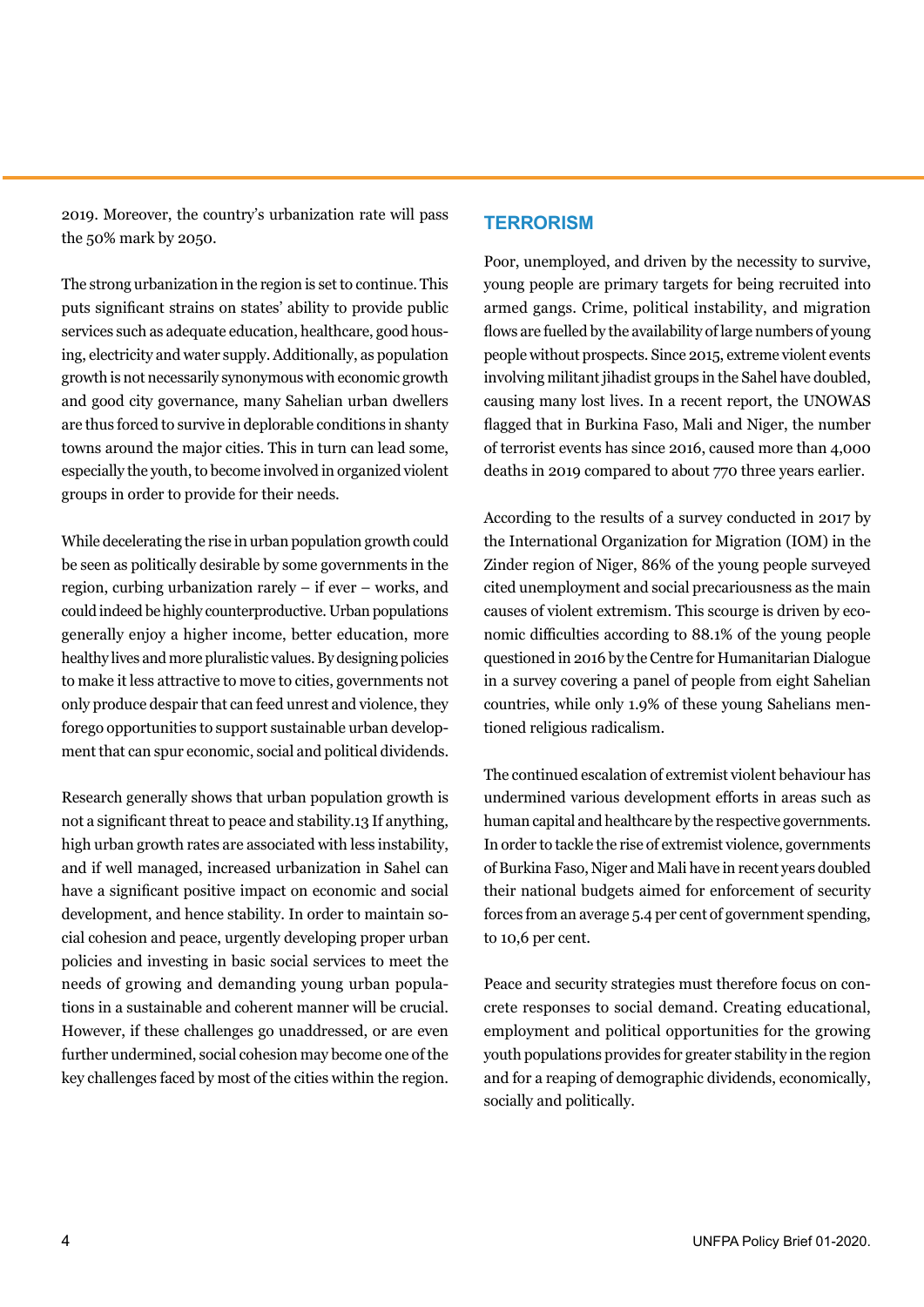

Figure 2: Death from terrorism in Africa, 2017. Source: Global Terrorism Database (2018)

#### **DEMOGRAPHY, PEACE AND INSTABILITY IN MALI**

Similar to other countries in the Sahel and West Africa, Mali has since 2012 been experiencing an increasingly complex and demanding security situation. With its population of 20 million, expected to increase to 44 million by 2050, the landlocked country has been plagued by insecurity and attacks carried out by non-state armed groups present in the region, including several jihadist groups. The security situation in the Central and Northern parts of the country, which has been occupied by armed groups, continues to deteriorate. The continued violence has had detrimental impacts on the country's economic and social development. For example, the instability has resulted in thousands of casualties and hundreds of thousands of displaced persons. Between 2012 and 2019, a total of 2,514 civilian's deaths were due to the violent events carried out by terrorist groups.

In the Malian case, the root causes of the increased radicalization and violent extremism observed across the country in recent years has often been linked to the inability of the Malian governments to effectively respond to the various political and economic grievances experienced in particular by their large youth populations. The unemployment rate stood at 16.5% for young people aged 15–24 in 2018, and 40.3% in 2016 for those aged 15–19. For many of the youth living in the rural and urban cities, acquiring education does not result in accessing job opportunities in the labour market. This is a consequence of the mismatch between the qualifications gained in the initial vocational training system and the skills need in the labour market.

The deteriorating security situation has prompted the Malian authorities to significantly increase its defence and security spending. Figure 3 shows change in the budget allocated to military spending in Mali since 1980. To finance additional security spending, the state makes budgetary trade-offs between security spending and spending that seeks to eradicate socio-economic issues and improve human capital.

# **DEMOGRAPHIC CHANGE AND ITS IMPLICA-TIONS ON FUTURE STABILITY**

As studies have pointed out, the challenges associated with demographic transition in the Sahelian countries are becoming more acute and appear to be far reaching. As population projections for most of the countries show a steady increase, this prospect clearly has substantial social and security implications. In other words, if the current demographic trends and challenges persist, these countries will continue to face a risk of great levels of violence and instability, including extreme terrorism. As the demographic explosion of young working people appears to be inevitable, the need for actionable measures and investment in employment and poverty reduction in both urban and rural destinations, together with strengthening human capital through extended health and education investments, is crucial for sustaining peace.

Achieving sustainable development and ending the vicious cycle of violent crises will depend on not only controlling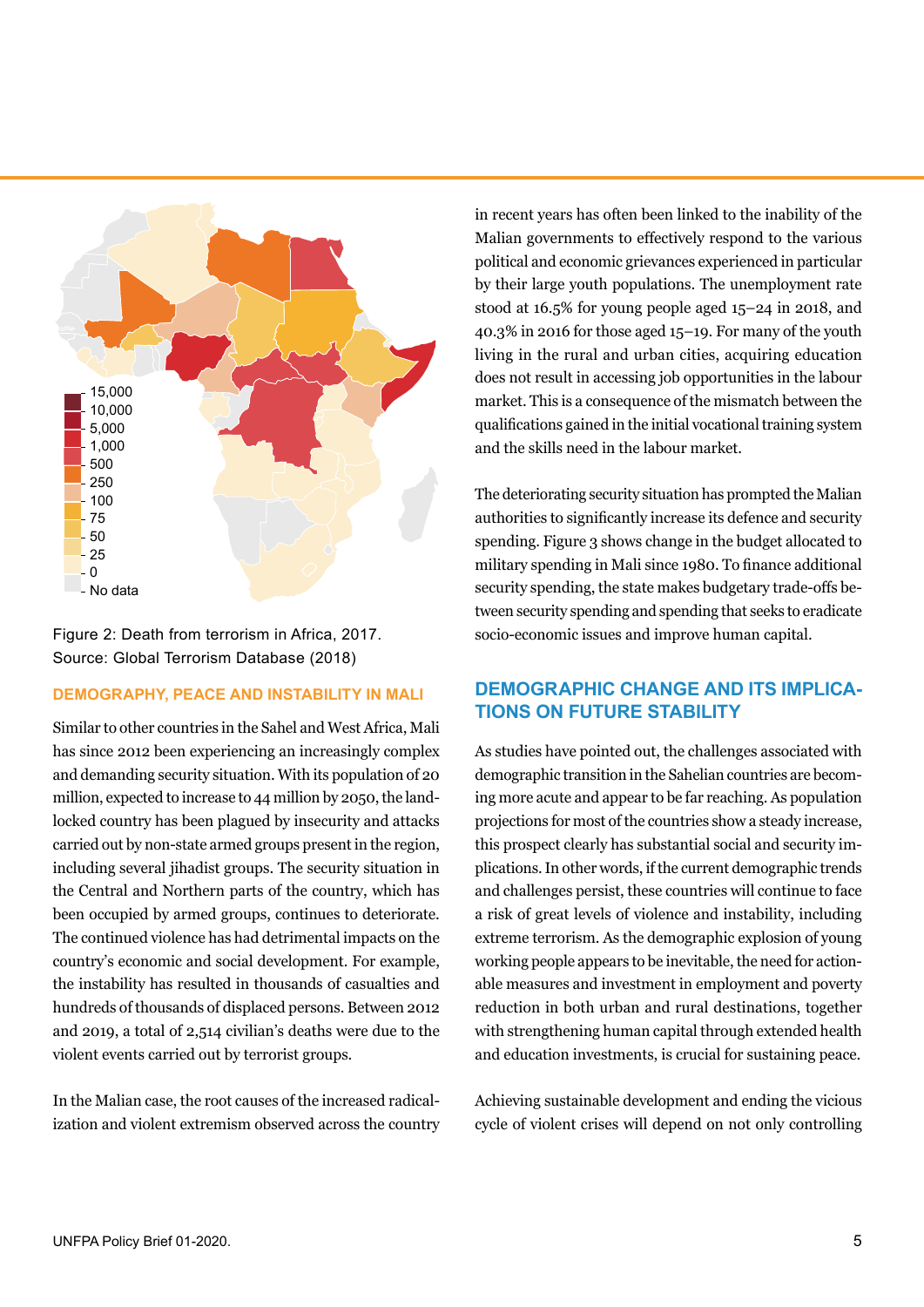

Figure 3: Changes in Mali's military expenditure. Source: UNFPA WCARO (2020d)

population growth through achieving the 3 UNFPA transformative results (zero preventable maternal death; zero unmet need for family planning and zero gender based violence), but also improving governance of public management, strengthening human capital and creating jobs for young people on a massive scale. If effective policies are not implemented to empower young people and women economically and politically, this will leave many youths vulnerable to recruitment to terrorist groups and other violent organizations. Negligence of the challenges pertaining to strong population growth, resulting in large youth bulges, may thus constitute a breeding ground for insecurity in the region. . On the other hand, provided sound investments skills appropriate for the job markets, youth could provide economic prosperity, social inclusion, and political stability.

#### **FURTHER READING**

Buhaug, Halvard and Henrik Urdal (2013) 'An Urbanization Bomb? Population Growth and Social Disorder in Cities'. *Global Environmental Change* 23(1): 1–10.

Centre for Humanitarian Dialogue (2016) 'Study of the perceptions of factors of insecurity and violent extremism in the border regions of the Sahel'.

Global Terrorism Database (2018) 'Terrorism'. Available at: [ourworldindata.org/terrorism](https://ourworldindata.org/terrorism). (Last accessed 28.10.2020).

IOM (2017) 'Youth Violence and the Challenges of Violent Extremism in Zinder', Geneva, Switzerland.

Le Roux, Pauline (2019) 'Responding to the Rise in Violent Extremism in the Sahel'. *Africa Security Briefs* (36).

Palik, Júlia; Siri Aas Rustad & Fredrik Methi (2020) Conflict Trends in Africa, 1989–2019, *PRIO Paper*. Oslo: PRIO.

Available at: [www.prio.org/Publications/Publica](https://www.prio.org/Publications/Publication/?x=12495)[tion/?x=12495](https://www.prio.org/Publications/Publication/?x=12495).

Sciubba, Jennifer Dabbs (2011) 'The Future Faces of War: Population and National Security.' California: Praeger: 18.

UNFPA WCARO (2020a) 'Modelling the Relationship between Demography, Peace and Security'.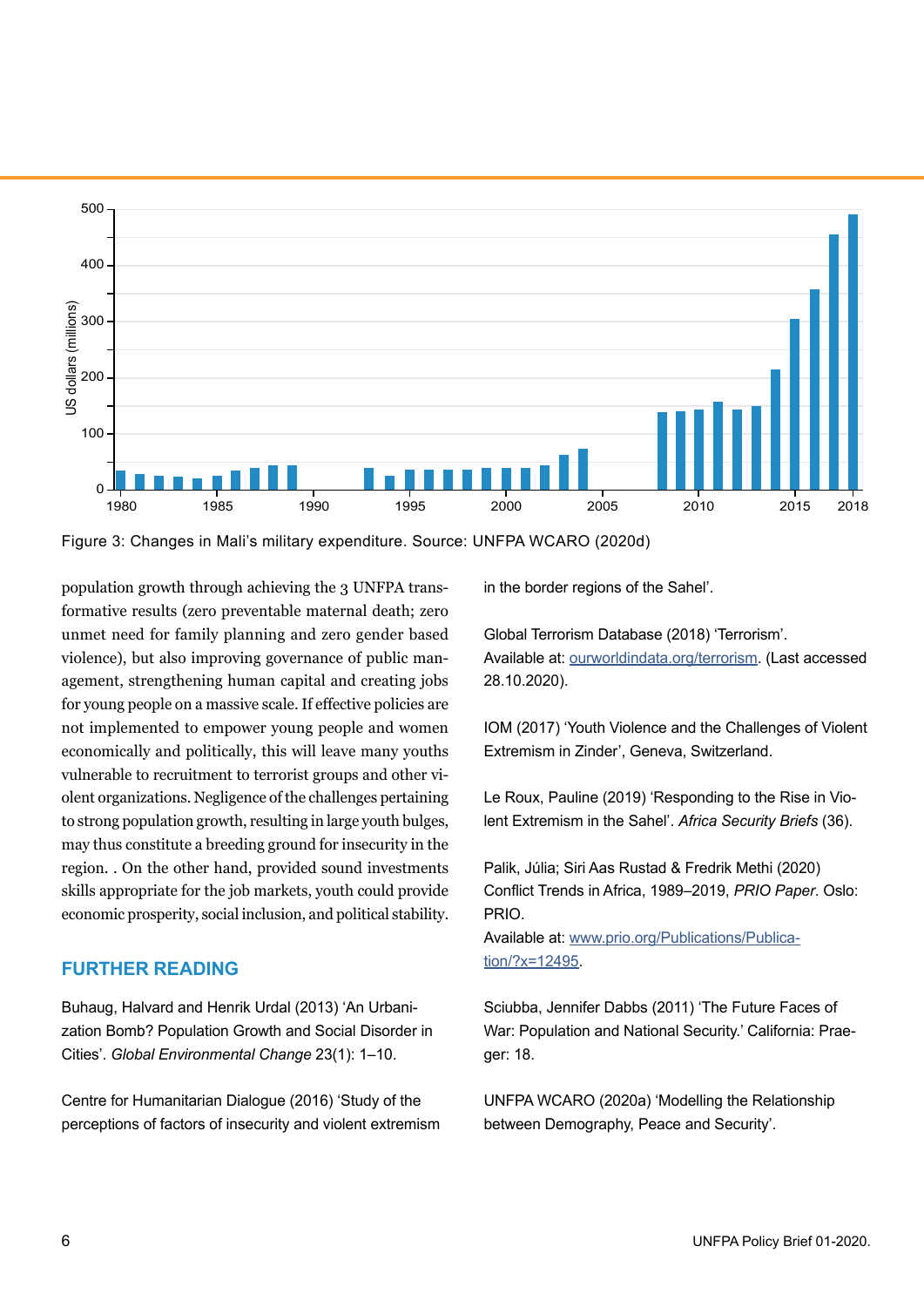Available at: [wcaro.unfpa.org/sites/default/files/pub-pdf/](https://wcaro.unfpa.org/sites/default/files/pub-pdf/en_-_modelling_the_relationship_between_demography_peace_and_security.pdf) en - modelling the relationship between demography [peace\\_and\\_security.pdf](https://wcaro.unfpa.org/sites/default/files/pub-pdf/en_-_modelling_the_relationship_between_demography_peace_and_security.pdf).

UNFPA WCARO (2020b) 'Monographic Study on Demography, Peace, and Security in the Sahel: Case of Niger.' Available at: [wcaro.unfpa.org/sites/default/files/pub-pdf/](https://wcaro.unfpa.org/sites/default/files/pub-pdf/en_-_monographic_study_on_demography_peace_and_security_in_the_sahel_-_case_of_niger.pdf) en - monographic study on demography peace and security in the sahel - case of niger.pdf.

UNFPA WCARO (2020c) 'Monographic Study on Demography, Peace, and Security in the Sahel: Case of Burkina Faso'.

Available at: [wcaro.unfpa.org/sites/default/files/pub-pdf/](https://wcaro.unfpa.org/sites/default/files/pub-pdf/en_-_monographic_study_on_demography_peace_and_security_in_the_sahel_-_case_of_burkina_faso.pdf) en - monographic study on demography peace and security in the sahel - case of burkina faso.pdf.

UNFPA WCARO (2020d) 'Monographic Study on Demography, Peace, and Security in the Sahel: Case of Mali.' Available at: [wcaro.unfpa.org/sites/default/files/pub-pdf/](https://wcaro.unfpa.org/sites/default/files/pub-pdf/en_-_monographic_study_on_demography_peace_and_security_in_the_sahel_-_case_of_mali_1.pdf) en - monographic study on demography peace and security in the sahel - case of mali 1.pdf.

UN News (2020) 'Unprecedented terrorist violence in West Africa, Sahel Region'.

Available at: [news.un.org/en/story/2020/01/1054981](https://news.un.org/en/story/2020/01/1054981).